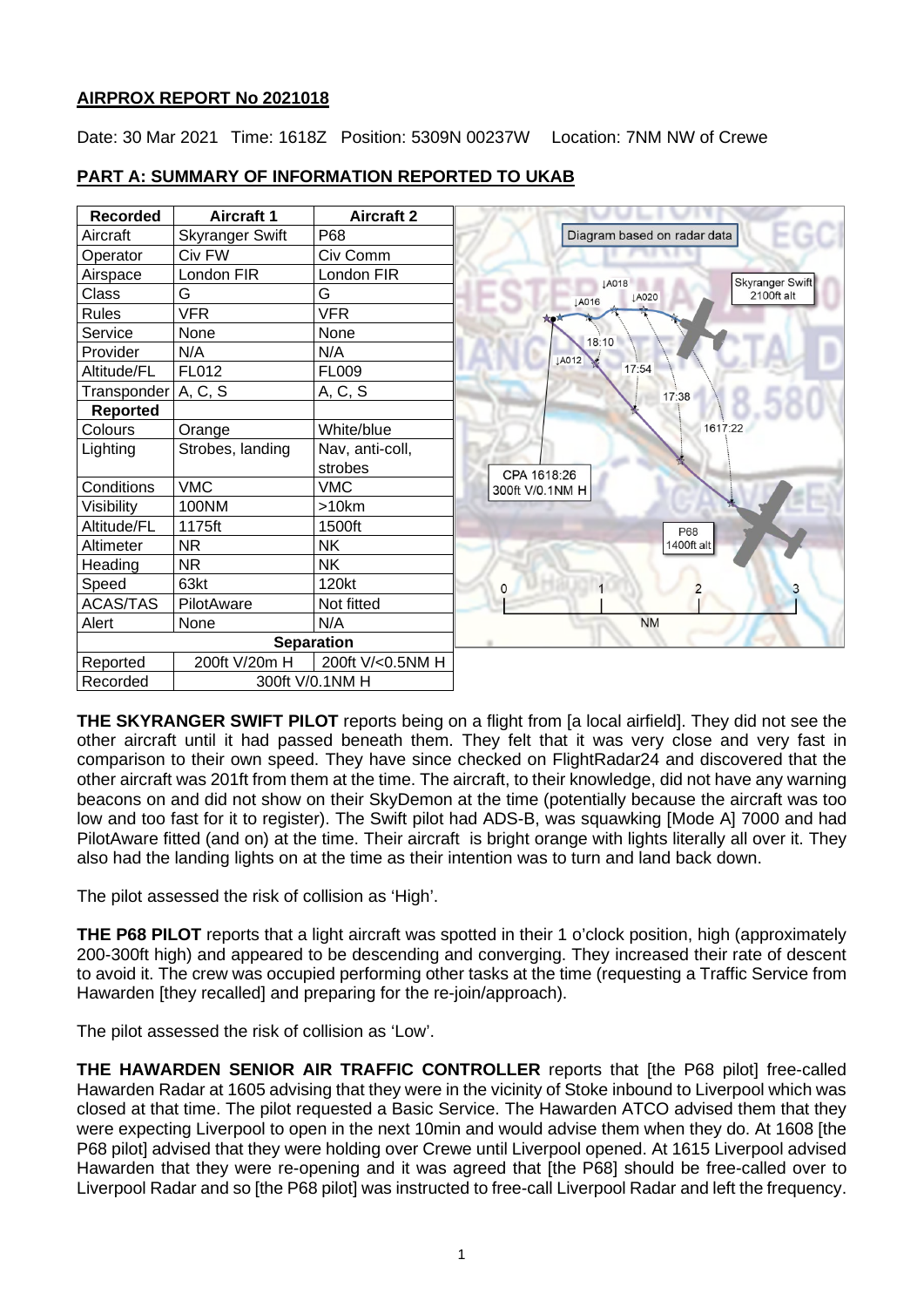**THE LIVERPOOL AIR TRAFFIC SERVICES MANAGER** reports that by the time they were informed that their controllers may have been involved, the 30 day retention period for RTF recording had passed. Therefore, the only record of the P68's flight was the Flight Progress Strip, which showed the P68 rejoining the Liverpool CTR at 1628. The airfield was closed until 1615Z.

### **Factual Background**

The weather at Hawarden was recorded as follows:

METAR EGNR 301620Z 15009KT CAVOK 20/10 Q1024=

#### **Analysis and Investigation**

#### **UKAB Secretariat**

Analysis of the NATS radar replay showed both aircraft squawking Mode A 7000 in the 3 minutes leading up to the Airprox. The P68 had previously been displaying a Mode A code allocated as 'Hawarden Airport Conspicuity Code', but this changed to Mode A 7000 at 1615:18 – some 3min 12sec before CPA – with the aircraft separated by 300ft vertically and 5.5NM laterally (see Figure 1 – note that the Skyranger's data is displayed as a flight level whilst the P68's data is displayed as an altitude. The local QNH was 1025, giving a height correction of ~300ft). Both aircraft maintained their respective tracks up until CPA; the P68 at an altitude of 1400ft until ~5sec prior to CPA when it descended to 1200ft and the Skyranger Swift in a continuous gentle descent from 2100ft to 1500ft at CPA (see Figure 2; aircraft data for both aircraft is displayed in flight levels).





After the aircraft had passed, the P68 climbed to an altitude of 1300ft and at 1618:38 (12sec/3 radar sweeps after CPA) the P68's Mode A code changed to 5050 (see Figure 3), which is allocated as a 'Liverpool Conspicuity' code. It is therefore likely that the P68 pilot was in the process of agreeing an Air Traffic Service with Liverpool as the Airprox occurred, though this could not be confirmed with Liverpool ATC due to delays encountered in obtaining the report from the P68 pilot.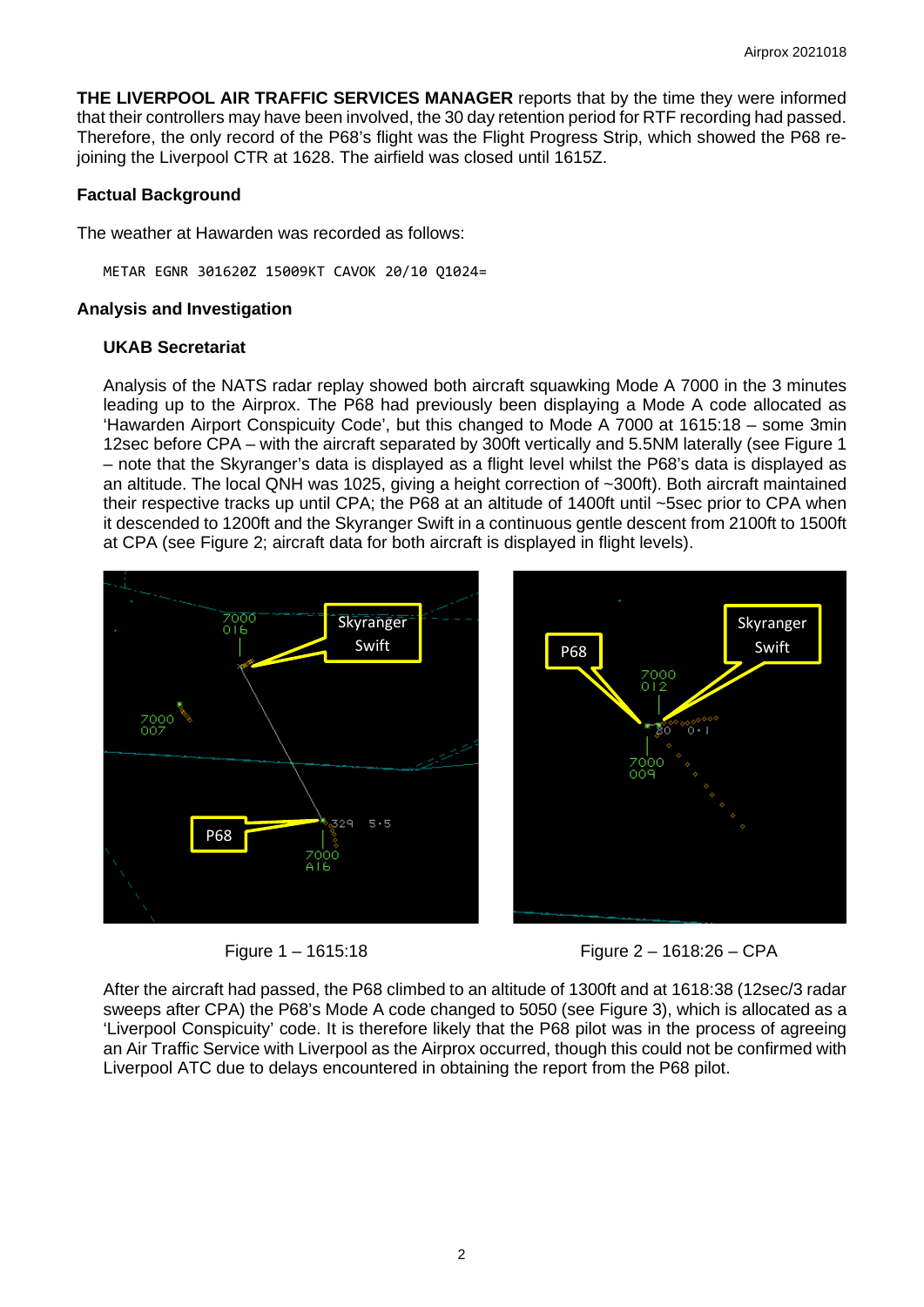

Figure 3 – 1618:38

The Skyranger Swift and Partenavia P68 pilots shared an equal responsibility for collision avoidance and not to operate in such proximity to other aircraft as to create a collision hazard. [1](#page-2-0) If the incident geometry is considered as converging then the P68 pilot was required to give way to the Skyranger Swift. [2](#page-2-1)

## **Comments**

## **P68 Operating Authority**

This involved 2 qualified pilots, plus a camera operator, and the aircraft was not engaged in the survey task at the time of the event. When the crew was interviewed about the incident, they did not believe that the event merited an Airprox report.

## **Summary**

An Airprox was reported when a Skyranger Swift and a Partenavia P68 flew into proximity 7NM NW of Crewe at 1618Z on Tuesday 30th March 2021. Both pilots were operating under VFR in VMC; neither pilot was in receipt of an Air Traffic Service.

## **PART B: SUMMARY OF THE BOARD'S DISCUSSIONS**

Information available consisted of reports from both pilots, radar photographs/video recordings and reports from the air traffic controllers mentioned by the pilots (but not involved). Relevant contributory factors mentioned during the Board's discussions are highlighted within the text in bold, with the numbers referring to the Contributory Factors table displayed in Part C.

Due to the exceptional circumstances presented by the coronavirus pandemic, this incident was assessed as part of a 'virtual' UK Airprox Board meeting where members provided a combination of written contributions and dial-in/VTC comments.

The Board first considered the actions of the Skyranger Swift pilot and was heartened by the fact that they had been equipped with PilotAware. However, members noted that the various means of electronic

<span id="page-2-0"></span><sup>1</sup> SERA.3205 Proximity.

<span id="page-2-1"></span><sup>&</sup>lt;sup>2</sup> SERA.3210 Right-of-way (c)(2) Converging.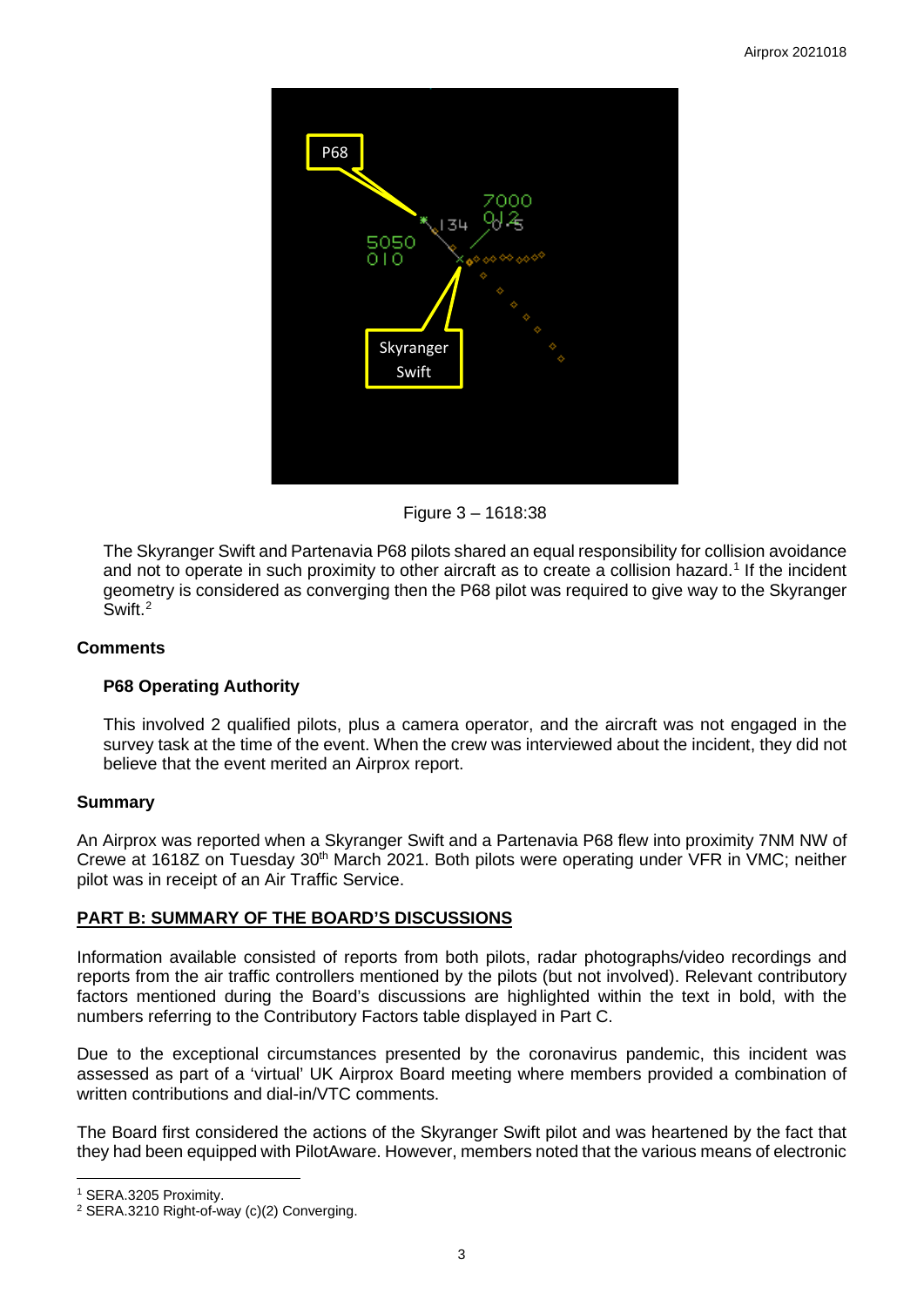conspicuity (EC) available do not provide a complete indication of surrounding traffic and so wished to highlight the advantages of also seeking a surveillance-based Air Traffic Service to supplement the information gained from EC equipment and lookout. In this case the Swift pilot had not sought any kind of Air Traffic Service and the PilotAware equipment had not detected the presence of the P68 (**CF2**), so the Swift pilot had not had any situational awareness of its presence (**CF1**). The Board agreed that the first that the Swift pilot knew of the P68 was when they saw it after it had passed under their aircraft's nose, too late for them to take any action to increase separation (**CF3**).

Turning to the actions of the P68 pilot, the Board was disappointed that it had taken so long for the UKAB Secretariat to receive the pilot's report. This had induced delays in contacting the appropriate ATC agencies to the extent that, by the time it could be established the likely agency with whom they were communicating, any RTF recordings were no longer available as the mandatory retention period had passed. This unfortunately limited the Board's understanding of the event.

Members noted that the P68 had not been fitted with any form of EC equipment and this led to a wideranging discussion over the commercial considerations of operators conducting survey operations. A member with experience in this area informed the Board that the subject of EC is often discussed by the survey operators but, without a clear regulatory obligation to carry EC equipment, the voluntary fitting of these devices in survey aircraft leads to additional costs for the operator with concomitant commercial considerations in an extremely competitive marketplace. The Board noted that, in the past 2 calendar years, there had been a total of 16 Airprox involving survey aircraft without EC equipment being fitted. In 2019 this represented 4.9% (10/203) of all aircraft-aircraft Airprox and in 2020 (noting that national coronavirus restrictions severely impacted recreational GA activity) this figure was 5.1% (6/118) of all aircraft-aircraft Airprox. Furthermore, in the light of 4 Airprox involving survey aircraft in one month's Board meeting (January 2020 meeting – Airprox 2019201, 2019208, 2019226 and 2019227), the Board had made recommendations concerning the mitigation of survey operation flights to the companies involved and to the CAA. As a result, the CAA agreed to '…*conduct a review of the risk assessments of survey operators, to ensure they meet the requirements of AMC SPO.OP.230(b) and are robust in addressing this risk*.' and the relevant Operating companies agreed to ensure that consideration would be given to further mitigate the MAC risk, including the scheduling of survey tasks to take advantage of surveillance-based Air Traffic Services where available, fitting ACAS to aircraft where possible and viable and, where commercial considerations permit, carrying an extra crewmember to supplement the lookout task.

The Board agreed that, in this case, the P68 pilot had not been in receipt of an Air Traffic Service at the time (albeit the Airprox occurred during the time the P68 pilot was probably contacting Liverpool ATC) and, without any other means of being alerted to the presence of the Skyranger Swift, had had no situational awareness of the Swift's presence (**CF1**). However, members agreed that they had sighted the Swift with sufficient time to take action to improve separation by increasing their rate of descent.

Addressing any ATC aspects of this Airprox, and although there was no involvement from Air Traffic Control in this particular case, the Board wished to thank the Hawarden Senior Air Traffic Controller and the Liverpool Air Traffic Services manager for their contributions in establishing the circumstances surrounding the Airprox. Their participation addressed a number of questions that might have otherwise gone unanswered.

Finally, the Board considered the risk involved in this event. Members noted that the Swift pilot had perceived a high risk of collision but that the P68 pilot had assessed the collision risk as 'low'. The Board felt that this difference was likely due to the Swift pilot not sighting the P68 until it had already passed under the nose of their aircraft and being somewhat surprised by its presence. Conversely, the P68 pilot had sighted the Swift in their 1 o'clock and had had time to formulate a plan to ensure that any risk of collision had been effectively removed. The Board also noted that the CPA as measured from the NATS radars had been 300ft vertically and 0.1NM horizontally. Accordingly, members agreed that safety had been degraded but there had been no actual risk of collision – Risk Category C.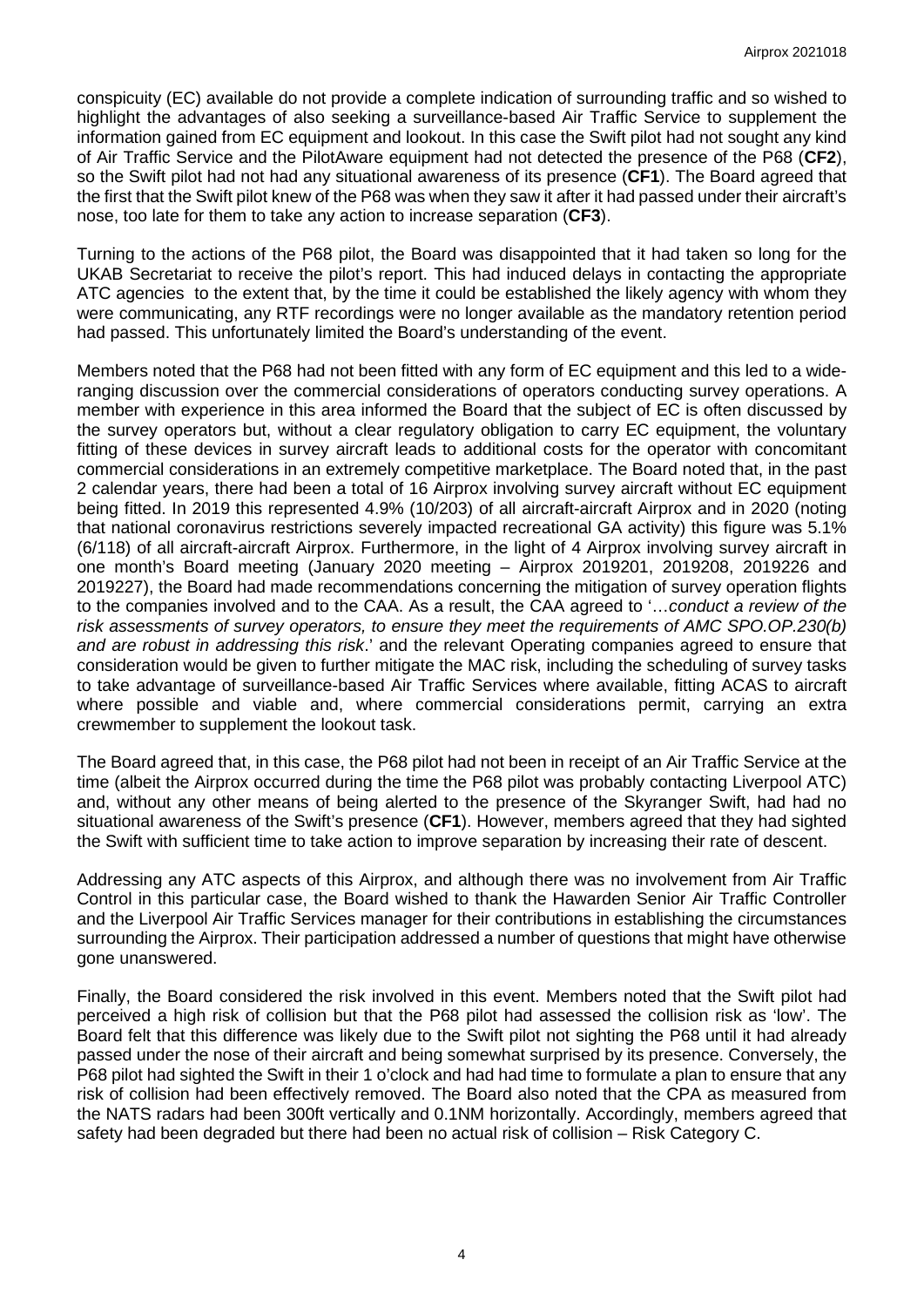# **PART C: ASSESSMENT OF CONTRIBUTORY FACTORS AND RISK**

#### Contributory Factors:

|     | 2021018                                                        |                                               |                                                                                                                      |                                                                                          |  |  |  |
|-----|----------------------------------------------------------------|-----------------------------------------------|----------------------------------------------------------------------------------------------------------------------|------------------------------------------------------------------------------------------|--|--|--|
| CF. | <b>Factor</b>                                                  | <b>Description</b>                            | <b>ECCAIRS Amplification</b>                                                                                         | <b>UKAB Amplification</b>                                                                |  |  |  |
|     | <b>Flight Elements</b>                                         |                                               |                                                                                                                      |                                                                                          |  |  |  |
|     | • Situational Awareness of the Conflicting Aircraft and Action |                                               |                                                                                                                      |                                                                                          |  |  |  |
|     | Contextual                                                     | • Situational Awareness<br>and Sensory Events | Events involving a flight crew's<br>awareness and perception of situations                                           | Pilot had no, late or only generic,<br><b>Situational Awareness</b>                      |  |  |  |
|     | <b>• Electronic Warning System Operation and Compliance</b>    |                                               |                                                                                                                      |                                                                                          |  |  |  |
|     | <b>Human Factors</b>                                           | • Response to Warning<br>System               | An event involving the incorrect<br>response of flight crew following the<br>operation of an aircraft warning system | CWS misinterpreted, not<br>optimally actioned or CWS alert<br>expected but none reported |  |  |  |
|     | • See and Avoid                                                |                                               |                                                                                                                      |                                                                                          |  |  |  |
| 3   | <b>Human Factors</b>                                           | • Monitoring of Other<br>Aircraft             | Events involving flight crew not fully<br>monitoring another aircraft                                                | Non-sighting or effectively a non-<br>sighting by one or both pilots                     |  |  |  |

Degree of Risk: C

### Safety Barrier Assessment<sup>[3](#page-4-0)</sup>

In assessing the effectiveness of the safety barriers associated with this incident, the Board concluded that the key factors had been that:

#### **Flight Elements:**

**Situational Awareness of the Conflicting Aircraft and Action** were assessed as **ineffective** because neither pilot had any situational awareness of the presence of the other aircraft prior to pilot's sighting each other's aircraft.

**Electronic Warning System Operation and Compliance** were assessed as **ineffective** because the PilotAware equipment carried by the Skyranger Swift pilot did not detect the presence of the P68.

<span id="page-4-0"></span><sup>&</sup>lt;sup>3</sup> The UK Airprox Board scheme for assessing the Availability, Functionality and Effectiveness of safety barriers can be found on the **UKAB Website**.